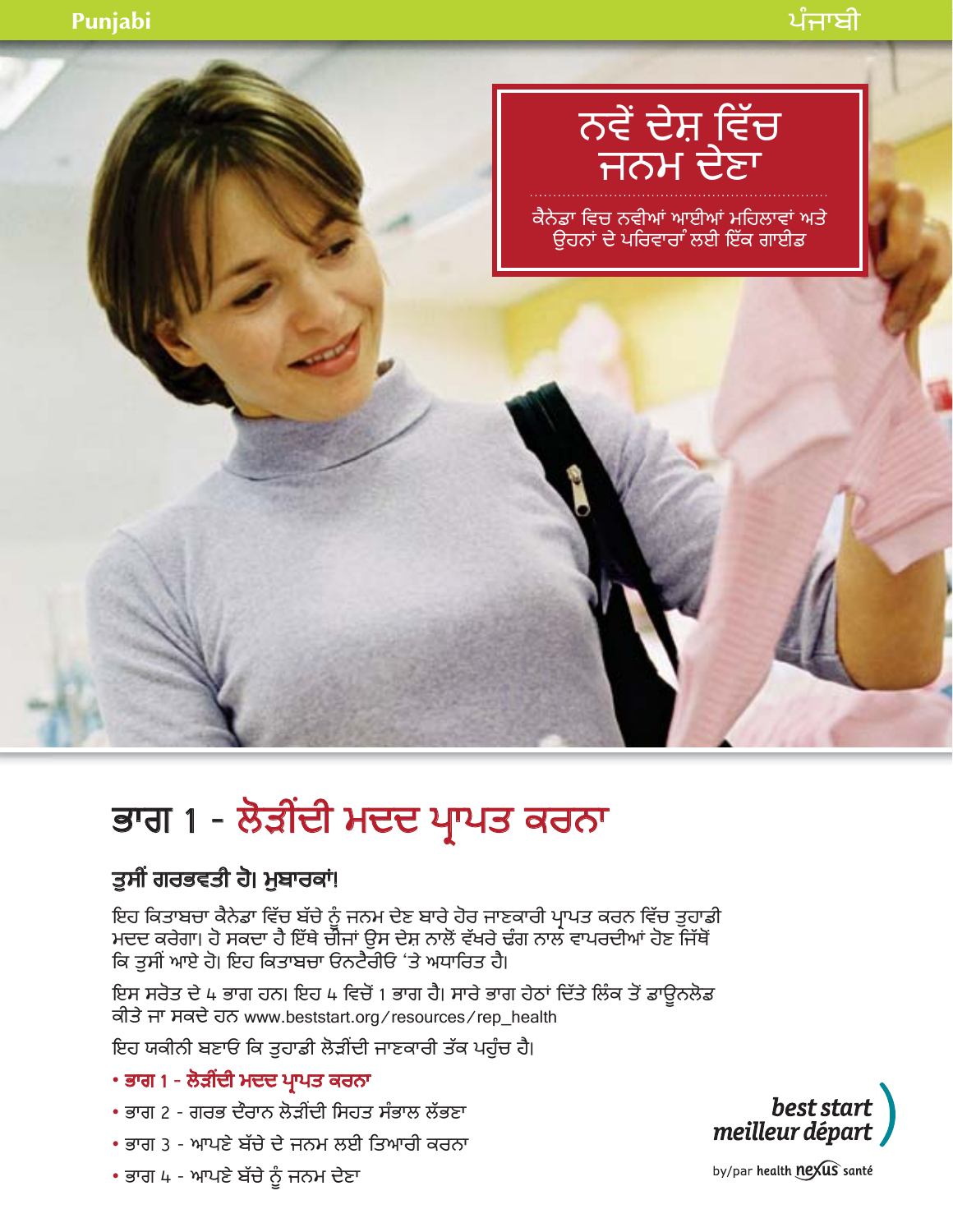

ਹਾਲਾਂਕਿ ਹੋ ਸਕਦਾ ਹੈ ਕੈਨੇਡਾ ਵਿੱਚ ਤੁਹਾਡੇ ਇੰਨੇ ਜਿਆਦਾ ਪਰਿਵਾਰ ਦੇ ਮੈਂਬਰ ਅਤੇ ਦੋਸਤ ਨਾ ਹੋਣ, ਤੁਹਾਡੀ ਲੋੜ ਮੁਤਾਬਿਕ ਮਦਦ ਲੈਣ ਦੇ ਹੋਰ ਬਹੁਤ ਸਾਰੇ ਢੰਗ ਹਨ।

ਹਾਲਾਂਕਿ ਹੋ ਸਕਦਾ ਹੈ ਕੈਨੇਡਾ ਵਿੱਚ ਤਹਾਡੇ ਇੰਨੇ ਜਿਆਦਾ ਪਰਿਵਾਰ ਦੇ ਮੈਂਬਰ ਅਤੇ ਦੋਸਤ ਨਾ ਹੋਣ, ਤਹਾਡੀ ਲੋੜ ਮਤਾਬਿਕ ਮਦਦ ਲੈਣ ਦੇ ਹੋਰ ਬਹੁਤ ਸਾਰੇ ਢੰਗ ਹਨ।

#### ਤਹਾਡਾ ਸਾਥੀ

ਜੇ ਤਹਾਡਾ ਕੋਈ ਪਤੀ ਜਾਂ ਸਾਥੀ ਹੈ, ਤਾਂ ੳਹ ਗਰਭ ਦੌਰਾਨ ਤਹਾਡੀ ਮਦਦ ਕਰ ਸਕਦੇ ਹਨ ਅਤੇ ਤਹਾਡੇ ਬੱਚੇ ਦੀ ਦੇਖਭਾਲ ਕਰਨ ਵਿੱਚ ਵੀ ਮਦਦ ਕਰ ਸਕਦੇ ਹਨ। ਇਹ ਉਸ ਵੇਲੇ ਹੋਰ ਵੀ ਜਿਆਦਾ ਮਹੱਤਵਪਰਨ ਹੋ ਜਾਂਦਾ ਹੈ ਜੇ ਏਥੇ ਤੁਹਾਡੀ ਮਦਦ ਕਰਨ ਲਈ ਪਰਿਵਾਰ ਦਾ ਕੋਈ ਹੋਰ ਜੀਅ ਨਹੀਂ ਹੈ। ਉਹਨਾਂ ਲਈ ਇਹ ਚੰਗਾ ਹੋਵੇਗਾ ਕਿ ਉਹ ਗਰਭਵਤੀ ਤੁੱਤ ਤਾਂ ਸਭਤਾ ਜਤਮ ਸਾਰੀ ਸਾਣਕਾਰੀ ਰੱਖਣ, ਕਿਉਂਕਿ ਹੋ ਸਕਦਾ ਹੈ ਕਿ ਤੁਹਾਨੂੰ ਅਤੇ ਤੁਹਾਡੇ ਬੱਚੇ ਨੂੰ ਇਹਨਾਂ ਸੇਵਾਵਾਂ ਨੂੰ ਵਰਤਨ ਦੀ ਲੋੜ ਪਵੇ। ਤੁਹਾਨੂੰ ਅਰਾਮ ਦੇਣ ਲਈ ਉਹ ਬੱਚੇ ਦੀ ਦੇਖਭਾਲ ਕਰਨੀ ਵੀ ਸਿੱਖ ਸਕਦੇ ਹਨ। ਇਸ ਨਾਲ ਉਹਨਾਂ ਨੂੰ ਬੱਚੇ ਨੂੰ ਜਾਣਨ ਵਿੱਚ ਮਦਦ ਮਿਲੇਗੀ।

ਸਾਥੀ ਅਤੇ ਪਿਤਾ ਬਹੁਤ ਸਾਰੇ ਢੰਗਾਂ ਨਾਲ ਬੱਚੇ ਨਾਲ ਮਦਦ ਕਰ ਸਕਦੇ ਹਨ। ਇਹਨਾਂ ਵਿੱਚ ਡਾਇਪਰ ਬਦਲਣੇ, ਬੱਚੇ ਨੂੰ ਚੁੱਕਣਾ ਅਤੇ ਬੱਚੇ ਨਾਲ ਖੇਡਣਾ ਸ਼ਾਮਲ ਹਨ। ਉਹ ਖਾਣਾ ਪਕਾਉਣ, ਰਾਸ਼ਨ ਖਰੀਦਣ ਜਾਂ ਘਰ ਦਾ ਕੰਮ ਕਰ ਕੇ ਵੀ ਤੁਹਾਡੀ ੱਦਦ ਕਰ ਸਕਦੇ ਹਨ। ਬੱਚੇ ਦੇ ਜਨਮ ਤੋਂ ਪਹਿਲਾਂ, ਤਸੀਂ ਵਿਚਾਰ-ਵਟਾਂਦਰਾ ਕਰ ਸਕਦੇ ਹੋ ਕਿ ਤਹਾਡੇ ਦੋਵਾਂ ਵਿੱਚੋਂ ਹਰ ਕੋਈ ਆਪਣੇ ਬੱਚੇ ਦੀ ਦੇਖਭਾਲ ਲਈ ਕੀ ਕਝ ਕਰੇਗਾ।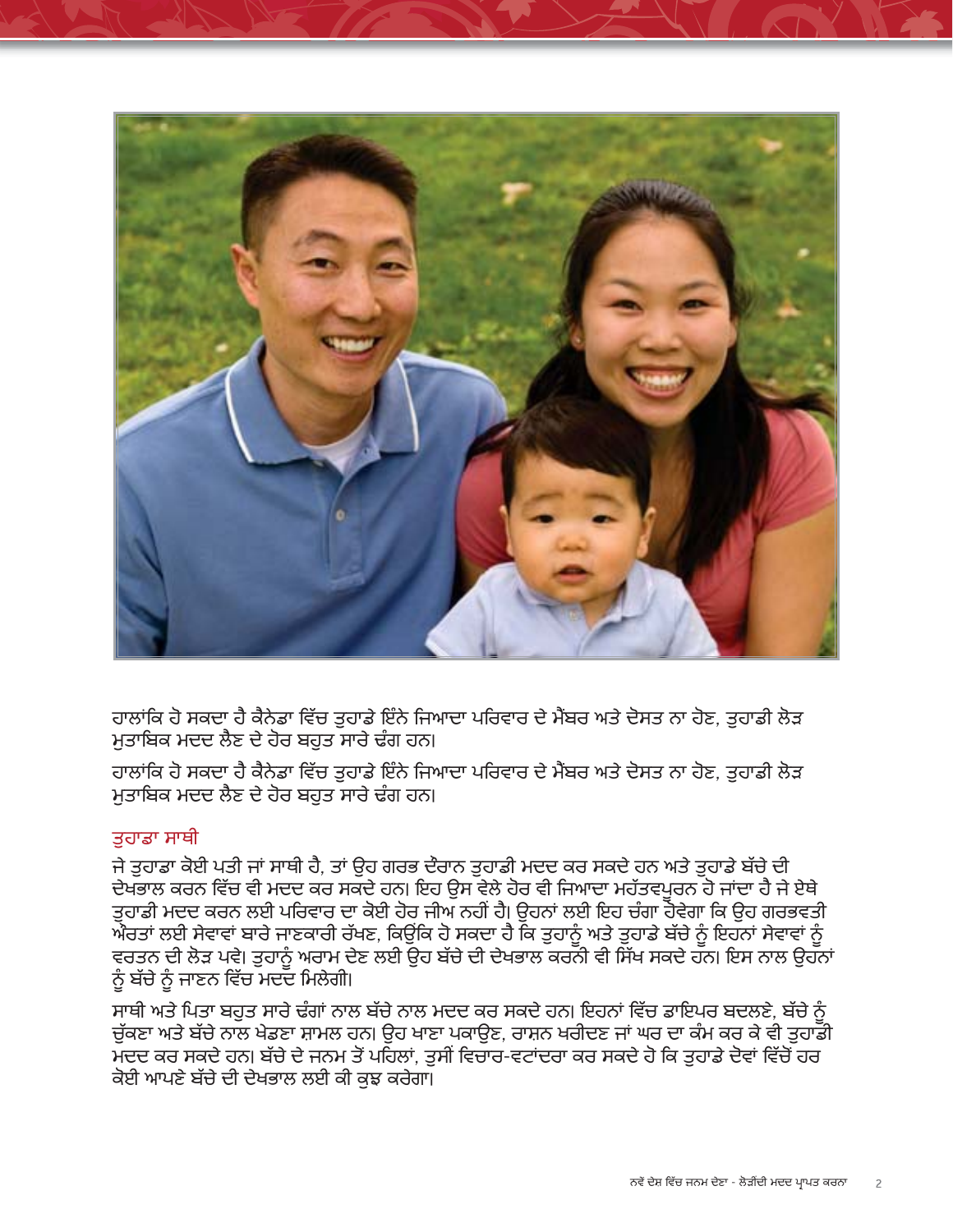## ਜਨਤਕ ਸਿਹਤ ਇਕਾਈਆਂ

ਓਨਟੈਰੀਓ ਦੇ ਸਾਰੇ ਇਲਾਕਿਆਂ ਵਿੱਚ ਜਨਤਕ ਸਿਹਤ ਇਕਾਈਆਂ ਦੀਆਂ ਸੇਵਾਵਾਂ ੳਪਲਬਧ ਹਨ। ਇਹ ਸਿਹਤਮੰਦ ਗਰਭ ਅਤੇ ਸਿਹਤਮੰਦ ਬੱਚਿਆਂ ਨੂੰ ਜਨਮ ਦੇਣ ਵਿੱਚ ਔਰਤਾਂ ਅਤੇ ਉਹਨਾਂ ਦੇ ਪਰਿਵਾਰਾਂ ਦੀ ਮਦਦ ਕਰਨ ਲਈ ਬਹੁਤ ਸਾਰੇ ਪੋਗਰਾਮ ਅਤੇ ਸੇਵਾਵਾਂ ਮਹੱਈਆ ਕਰਦੇ ਹਨ। ਆਪਣੇ ਇਲਾਕੇ ਵਿੱਚ ਜਨਤਕ ਸਿਹਤ ਇਕਾਈਆਂ ਲੱਭਣ ਲਈ. www.phdapps.health.gov.on.ca/PHULocator/ 'ਤੇ ਜਾਓ ਅਤੇ ਆਪਣਾ ਪੋਸਟਲ ਕੋਡ ਜਾਂ ਸ਼ਹਿਰ ਟਾਈਪ ਕਰੋ। ਤੁਸੀਂ ਇੰਫੋਲਾਈਨ ਨੂੰ 1-866-532-3161 'ਤੇ ਫ਼ੋਨ ਵੀ ਕਰ ਸਕਦੇ ਹੋ।

#### ਤਹਾਡੇ ਜੀਵਨ ਵਿੱਚ ਹੋਰ ਲੋਕ

- ਅਜਿਹੇ ਬਹੁਤ ਸਾਰੇ ਲੋਕਾਂ ਦਾ ਹੋਣਾ ਚੰਗੀ ਗੱਲ ਹੈ ਜੋ ਬੱਚੇ ਦੇ ਜਨਮ ਤੋਂ ਬਾਅਦ ਤੁਹਾਡੀ ਮਦਦ ਕਰ ਸਕਦੇ ਹਨ। ਤਹਾਡੇ ਪਰਿਵਾਰ ਦੇ ਅਜਿਹੇ ਮੈਂਬਰ ਹੋ ਸਕਦੇ ਹਨ ਜੋ ਤਹਾਡੇ ਨੇੜੇ ਰਹਿੰਦੇ ਹਨ ਅਤੇ ਇਸ ਨਾਲ ਮਦਦ ਮਿਲੇਗੀ।
- ਜੇ ਤੁਸੀਂ ਆਪਣੇ ਇਲਾਕੇ ਵਿੱਚ ਜਿਆਦਾ ਲੋਕਾਂ ਨੂੰ ਨਹੀਂ ਜਾਣਦੇ, ਤਾਂ ਆਪਣੇ ਗਰਭ ਵੇਲੇ ਕੁਝ ਲੋਕਾਂ ਨੂੰ ਮਿਲਣ ਦੀ ਕੋਸਿਸ਼ ਕਰੋ। ਖਾਸ ਕਰਕੇ ਵੱਡੇ ਸ਼ਹਿਰਾਂ ਵਿੱਚ ਬੱਹੁਤ ਸਾਰੇ ਸੱਭਿਆਚਾਰਕ ਸਮੂਹ ਹੁੰਦੇ ਹਨ। ਸੱਭਿਆਚਾਰਕ ਸੰਗਠਨਾਂ<br>ਦੀ ਸੂਚੀ ਲਈ, ਓਨਟੈਰੀਓ ਵਿੱਚ ਇਮੀਗ੍ਰੈਂਟਾਂ ਨੂੰ ਸੇਵਾ ਦੇ ਰਹੀਆਂ ਏਜੰਸੀਆਂ ਦੇ ਪ੍ਰੀਸ਼ਦ ਨਾਲ ਸੰਪਰਕ ਕਰੋ (ਪੰਨਾ 5 ਵੇਖੋਮੋ
- ਓਨਟੈਰੀਓ ਦੇ ਪੋਗਰਾਮਾਂ ਵਿੱਚ ਜਨਮ ਤੋਂ ਪਹਿਲਾਂ ਪੰਸ਼ਣ ਦੇ ਪੋਗਰਾਮ, ਸਿਹਤਮਤ ਸ਼ਿਸ਼ੂ ਸਿਹਤਮੰਦ ਬੱਚੇ ਪੋਗਰਾਮ ਅਤੇ ਓਨਟੈਰੀਓ ਅਰਲੀ ਈਅਰ ਸੈਂਟਰ ਸ਼ਾਮਲ ਹਨ। ਇਹਨਾਂ ਪ੍ਰੋਗਰਾਮਾਂ ਵਿੱਚ ਕੰਮ ਕਰ ਰਹੇ ਲੋਕ ਤੁਹਾਡੇ ਇਲਾਕੇ ਵਿੱਚ ਤੁਹਾਡੀ ਲੋੜ ਮੁਤਾਬਿਕ ਸੇਵਾਵਾਂ ਲੱਭਣ ਵਿੱਚ ਤੁਹਾਡੀ ਮਦੰਦ ਕਰ ਸਕਦੇ ਹਨ। ਇਹਨਾਂ ਪੋਗਰਾਮਾਂ ਬਾਰੇ ਪਤਾ ਕਰਨ ਲਈ, ਆਪਣੇ ਸਥਾਨਕ ਜਨਤਕ ਸਿਹਤ ਯੂਨਿਟ ਨਾਲ ਸੰਪਰਕ ਕਰੋ ਅਤੇ ਕਿਸੇ ਨਰਸ ਨਾਲ ਗੱਲ ਕਰਨ ਲਈ ਪੁੱਛੋ (ਉਪਰੋਕਤ ਪਾਠ ਬਕਸਾ ਦੇਖੋ)।
- ਅਜਿਹੇ ਲੋਕਾਂ ਨਾਲ ਦੋਸਤੀ ਕਰਨਾ ਬਹੁਤ ਉਪਯੋਗੀ ਹੁੰਦਾ ਹੈ ਜੋ ਲੰਬੇ ਸਮੇਂ ਤੋਂ ਕੈਨੇਡਾ ਵਿੱਚ ਰਹਿ ਰਹੇ ਹਨ। ਉਹ ਸਥਾਨਕ ਤਰੀਕਿਆਂ ਨੂੰ ਚੰਗੀ ਤਰ੍ਹਾਂ ਨਾਲ ਸਮਝਣ ਵਿੱਚ ਤੁਹਾਡੀ ਮਦਦ ਕਰ ਸਕਦੇ ਹਨ। ਤੁਸੀਂ ਡ੍ਰਾਪ-ਇਨ-ਪ੍ਰੋਗਰਾਮਾਂ ਵਿੱਚ ਦੂਜੇ ਮਾਪਿਆਂ ਅਤੇ ਗਰਭਵਤੀ ਅੰਰਤਾਂ ਨੂੰ ਮਿਲ ਸਕਦੇ ਹੋ।
- ਜਿਆਦਾਤਰ ਹਸਪਤਾਲਾਂ ਵਿੱਚ ਇੱਕ ਸਮਾਜ-ਸੇਵਕ ਹੁੰਦਾ ਹੈ ਜੋ ਤੁਹਾਡੇ ਇਲਾਕੇ ਵਿੱਚ ਸੇਵਾਵਾਂ ਲੱਭਣ ਵਿੱਚ ਤੁਹਾਡੀ ਮਦਦ ਕਰ ਸਕਦਾ ਹੈ। ਤੁਹਾਡੀ ਸਿਹਤ ਦੀ ਦੇਖਭਾਲ ਮੁਹੱਈਆ ਕਰਨ ਵਾਲਾ ਤੁਹਾਨੂੰ ਇਸ ਵਿਅਕਤੀ ਕੋਲ ਭੇਜ ਸਕਦਾ ਹੈ।
- ਜਦੋਂ ਤੁਹਾਨੂੰ ਮਦਦ ਦੀ ਲੋੜ ਹੋਵੇ ਤਾਂ ਮਦਦ ਮੰਗੋ, ਭਾਵੇਂ ਤੁਸੀਂ ਸਿਰਫ਼ ਕਿਸੇ ਨਾਲ ਗੱਲ ਹੀ ਕਰਨੀ ਚਾਹੁੰਦੇ ਹੋ। ਤੁਸੀਂ ਇੱਕਲੇ ਨਹੀਂ ਹੋ।

ਕਿਤਾਬ A Healthy Start for Baby and Me (ਬੱਚੇ ਅਤੇ ਮੇਰੇ ਲਈ ਇੱਕ ਸਿਹਤਮੰਦ ਸ਼ੁਰੂਆਤ) ਤੁਹਾਨੂੰ ਗਰਭ ਤੋਂ ਪਹਿਲਾਂ ਸਿਹਤ, ਗਰਭ ਦੇ ਦੌਰਾਨ ਸਿਹਤ, ਅਤੇ ਸਿਹਤਮੰਦ ਬੱਚੇ ਦੇ ਜਨਮ ਬਾਰੇ ਜਾਣਕਾਰੀ ਦੇਵੇਗੀ। ਤੁਸੀਂ ਇਸ ਦੀ ਕਾਪੀ ਆਪਣੇ ਸਥਾਨਕ ਪਬਲਿਕ ਸਿਹਤ ਯੂਨਿਟ ਤੋਂ ਲੈ ਸਕਦੇ ਹੋ ਜਾਂ ਤੁਸੀਂ ਇਸ ਨੂੰ www.beststart.org/resources/rep\_health ਤੋਂ ਡਾਊਨਲੋਡ ਕਰ ਸਕਦੇ ਹੋ।



A Healthy Start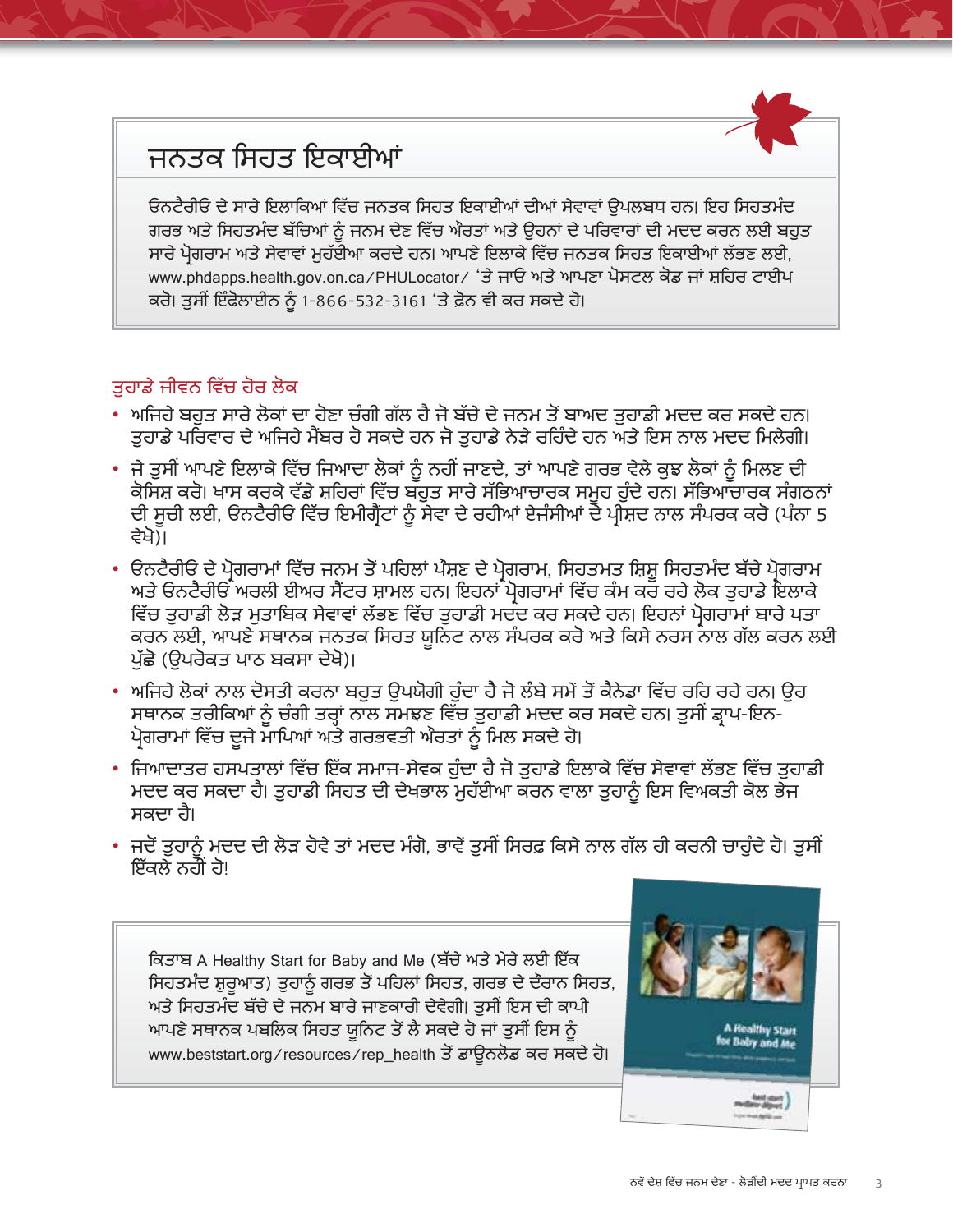#### ਭਾਸ਼ਾ ਬਾਰੇ ਕੀ ਜਾਣਕਾਰੀ ਹੈ?

ਜੇ ਤੁਸੀਂ ਅੰਗ੍ਰੇਜੀ ਜਾਂ ਫਰੈਂਚ ਨਹੀਂ ਬੋਲਦੇ ਹੋ, ਤਾਂ ਤੁਹਾਨੂੰ ਕੁਝ ਉਪਲਬਧ ਸੇਵਾਵਾਂ ਨੂੰ ਵਰਤਨ ਵਿੱਚ ਮੁਸ਼ਕਿਲ ਹੋ ਸਕਦੀ तौ।

- ਕੁਝ ਥਾਵਾਂ 'ਤੇ ਤਰਜਮਾਕਾਰ ਮੌਜੂਦ ਹੁੰਦੇ ਹਨ, ਜਿਵੇਂ ਕਿ ਵੱਡੇ ਹਸਪਤਾਲਾਂ ਵਿੱਚ ਜਾਂ ਬਹੁ-ਸੱਭਿਆਚਾਰਕ ਕੇਂਦਰਾਂ .<br>ਵਿੱਚ। ਕਈ ਵਾਰ ਇਹ ਸੇਵਾ ਮੁਫ਼ਤ ਹੁੰਦੀ ਹੈ। ਸੰਬੰਧਤ ਸਟਾਫ਼ ਨੂੰ ਪੁੱਛੋ ਕਿ ਕੀ ਉਹ ਇਹ ਸੇਵਾ ਮੁਹੱਈਆ ਕਰਦੇ ਹਨ ਅਤੇ ਕੀ ਇਸ ਲਈ ਕੋਈ ਖਰਚਾ ਦੇਣਾ ਪੈਂਦਾ ਹੈ।
- ਜੇਕਰ ਤੁਹਾਡੀ ਭਾਸ਼ਾ ਵਿੱਚ ਕੰਮ ਕਰਨ ਵਾਲੇ ਕੋਈ ਤਰਜਮਾਕਾਰ ਨਹੀਂ ਹਨ, ਤਾਂ ਤੁਸੀਂ ਮੁਲਾਕਾਤ 'ਤੇ ਕਿਸੇ ਅਜਿਹੇ ਦੋਸਤ ਜਾਂ ਪਰਿਵਾਰ ਦੇ ਮੈਂਬਰ ਨਾਲ ਜਾਣ ਦੀ ਚੋਣ ਕਰ ਸਕਦੇ ਹੋ ਜਿਸ ਨਾਲ ਤਸੀਂ ਅਰਾਮਦਾਇਕ ਮਹਿਸਸ ਕਰਦੇ ਹੋ। ਉਹ ਤੁਹਾਡੀ ਸਿਹਤ ਦੀ ਦੇਖਭਾਲ ਮੁਹੱਈਆ ਕਰਨ ਵਾਲੇ ਨਾਲ ਗੱਲ ਕਰਨ ਵਿੱਚ ਤੁਹਾਡੀ ਮਦਦ ਕਰ ਸਕਦਾ ⁄ ਸਕਦੀ ਹੈ।
- ਜਕਰ ਤੁਹਾਨੂੰ ਕਈ ਮਡੀਕਲ ਸਮਾਸਆ ਹੋ ਜਾਂ ਫਿਰ ਤੁਸੀਂ ਬੀਮਾਰ ਹੋ, ਤਾਂ ਤੁਸੀਂ ਟਲੀਹਲਥ ਓਨਟਰੀਓ ਨੂੰ (1-866-797-0000) ਫ਼ੋਨ ਕਰ ਸਕਦੇ ਹੋ ਅਤੇ ਨਰਸ ਨਾਲ ਗੱਲ ਕਰਨ ਵਿੱਚ ਮਦਦ ਲਈ ਕਿਸੇ ਤਰਜਮਾਕਾਰ ਦੀ ਮੰਗ ਕਰ ਸਕਦੇ ਹੋ। ਇਸ ਸੇਵਾ ਨੂੰ ਵਰਤਣ ਲਈ ਤੁਹਾਨੂੰ ਕਿਸੇ ਓਨਟੈਰੀਓ ਹੈਲਥ ਕਾਰਡ ਜਾਂ ਬੀਮੇ ਦੀ ਲੋੜ ਨਹੀਂ ਹੁੰਦੀ। ਇਹ ਮੁਫ਼ਤ ਹੈ।
- ਜਿਆਦਾਤਰ ਸੈਟਲਮੈਂਟ ਏਜੰਸੀਆਂ ਤਰਜਮਾਕਾਰੀ ਸੇਵਾ ਵਿੱਚ ਮਦਦ ਮੁਹੱਈਆ ਕਰਦੀਆਂ ਹਨ। ਵਧੇਰੇ ਜਾਣਕਾਰੀ ਲਈ ਅਤੇ ਸਥਾਨਕ ਸੰਪਰਕ ਲੱਭਣ ਲਈ www.settlement.org ਤੇ "ਸਰਵਿਸਿਜ਼ ਨਿਯਰ ਮੀ" ਹੇਠਾਂ ਦੇਖੋ।

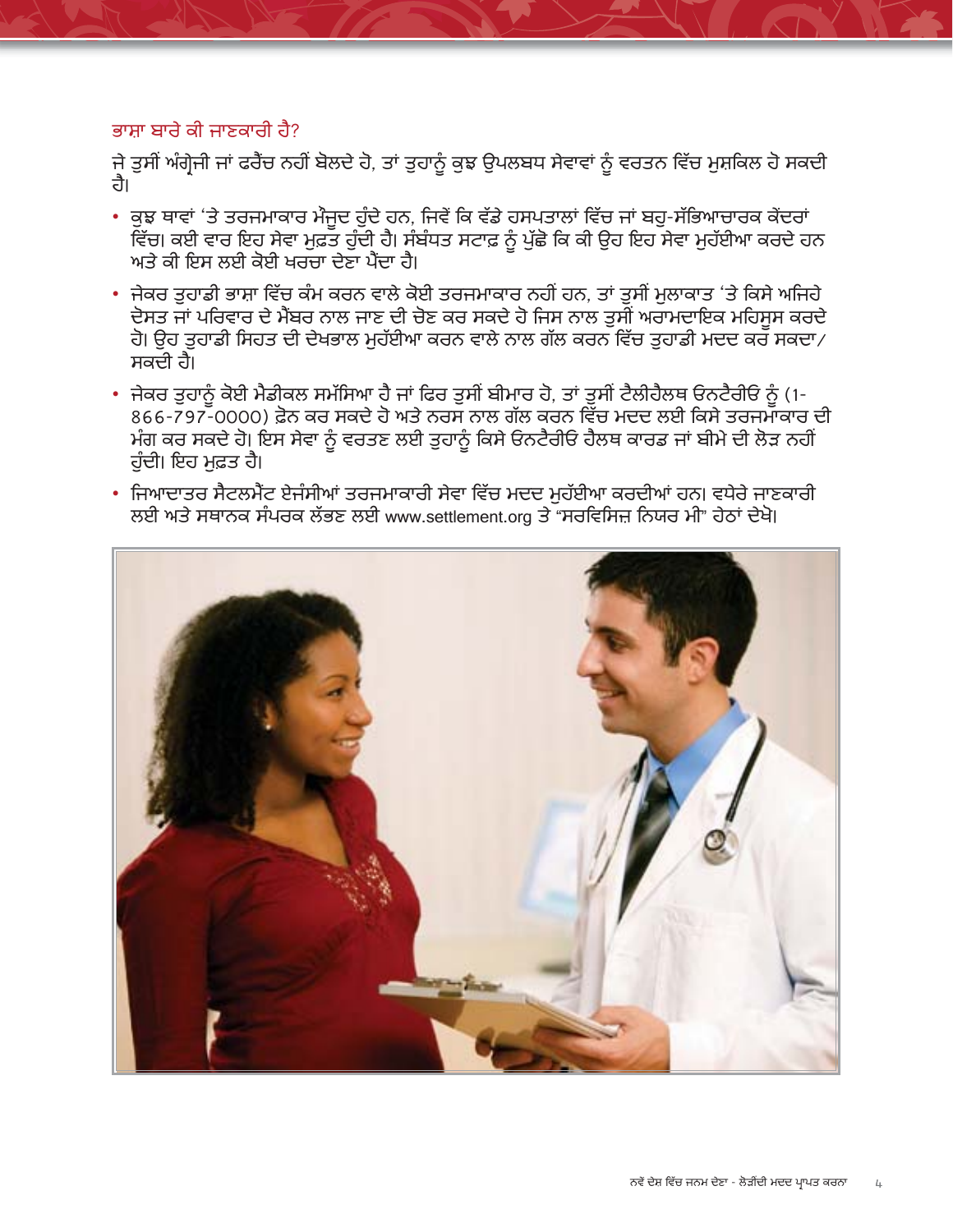### ਗਰਭ ਦੇ ਦੌਰਾਨ ਅਤੇ ਬੱਚੇ ਦੇ ਜਨਮ ਤੋਂ ਬਾਅਦ ਖਾਸ ਸੇਵਾਵਾਂ

- 211 ਸਮਾਜਕ ਜਾਣਕਾਰੀ ਕੇਂਦਰ। ਉਨਟਾਰੀਓ ਵਿੱਚ ਵੱਡੇ ਕੇਂਦਰਾਂ ਵਿਚ, 2-1-1 'ਤੇ ਫੋਨ ਕਰਕੇ ਤੁਹਾਨੂੰ ਕਮਿਊਨਿਟੀ, ਸਮਾਜਿਕ, ਸਿਹਤ ਅਤੇ ਹੋਰ ਸਰਕਾਰੀ ਸੇਵਾਵਾਂ ਪ੍ਰਾਪਤ ਹੋਣਗੀਆਂ। ਇਸ ਸੇਵਾ ਨੂੰ ਵਰਤਣ ਲਈ ਕੋਈ ਚਾਰਜ ਨਹੀ ਹੈ। ਵੈਬਸਾਈਟ www.211ontario.ca ਤੇ ਭਾਈਚਾਰਿਆਂ ਦੀ ਇੱਕ ਸੂਚੀ ਹੈ ਜੋ ਉਨਟਾਰੀਓ ਵਿਚ ਇਸ ਸੇਵਾ ਦੀ ਪੇਸ਼ਕਸ਼ ਕਰਦੇ ਹਨ। ਜਾਂ ਤੁਸੀਂ ਆਪਣੇ ਫੋਨ 'ਤੇ 2-1-1 ਡਾਇਲ ਕਰ ਸਕਦੇ ਹੋ, ਇਹ ਵੇਖਣ ਲਈ ਕਿ ਤੁਹਾਨੂੰ ਇਸ ਸੇਵਾ ਨਾਲ ਜੋਤਿਆ ਜਾਂਦਾ ਹੈ ਜਾਂ ਨਹੀਂ।
- 911 ਸੰਕਟਕਾਲੀਨ ਸੇਵਾ। ਜੇ ਤਹਾਨੰ ਜੀਵਨ-ਲੇਵਾ ਸੰਕਟ ਹੋਇਆ ਹੈ, ਤਾਂ ਤਸੀਂ ਐਮਬਲੈਂਸ, ਪਲਿਸ ਜਾਂ ਫ਼ਾਇਰਫ਼ਾਈਟਰਜ਼ ਨੂੰ ਬੁਲਾਉਣ ਲਈ 9-1-1 ਡਾਇਲ ਕਰ ਸਕਦੇ ਹੋ। ਇਹ ਸੇਵਾ ਬਹੁਤ ਸਾਰੀਆਂ ਭਾਸ਼ਾਵਾਂ ਵਿੱਚ ੳਪਲੱਬਧ ਹੈ।
- ਦੂਰਵਿਵਹਾਰ ਤੋਂ ਪੀੜਿਤ ਮਹਿਲਾਵਾਂ ਲਈ ਮਦਦ ਦੀ ਫੋਨ ਲਾਈਨ। ਇਹ ਮੁਫ਼ਤ ਫੋਨ ਸੇਵਾ ਦਿਨ ਦੇ 24 ਘੰਟੇ ਉਹਨਾਂ ਮਹਿਲਾਵਾਂ ਲਈ ਉਪਲਬਧ ਹੈ, ਜੋ ਭਾਵਨਾਤਮਕ ਅਤੇ ਸਰੀਰਕ ਸ਼ੋਸ਼ਣ ਦਾ ਸਾਹਮਣਾ ਕਰ ਰਹੀਆਂ ਹਨ। ਇਹ ਗੁਪਤ ਅਤੇ ਨਿੱਜੀ ਹੈ। ਉਹ ਇਹ ਸੇਵਾ 150 ਭਾਸ਼ਾਵਾਂ ਵਿੱਚ ਪੇਸ਼ ਕਰਦੇ ਹਨ। (1-866-863-0511; www.awhl.org)
- ਐਸੋਸੀਏਸ਼ਨ ਆਫ਼ ਉਨਟਾਰੀਓ ਮਿਡਵਾਈਵਜ਼। ਇਹਨਾਂ ਦੀ ਵੈੱਬਸਾਈਟ ਇੱਕ ਦਾਈ ਦੀ ਭੁਮਿਕਾ ਬਾਰੇ ਦੱਸਦੀ ਹੈ ਅਤੇ ਤੁਹਾਨੂੰ ਆਪਣੇ ਖੇਤਰ ਵਿੱਚ ਇੱਕ ਦਾਈ ਲੱਭਣ ਵਿੱਚ ਮਦਦ ਕਰਦੀ ਹੈ। (1-866-418-3773; www.aom.  $on$   $ca$ )
- ਸਿਟੀਜ਼ਨਸ਼ਿਪ ਅਤੇ ਇਮੀਗੇਸ਼ਨ ਕੈਨੇਡਾ। ਇਹ ਫੈਡਰਲ ਸਰਕਾਰ ਦਾ ਵਿਭਾਗ ਕੈਨੇਡਾ ਵਿੱਚ ਆਵਾਸ ਕਰਨਾ ਚਾਹੁੰਦੇ ਅਤੇ ਅਤੇ ਨਵੇਂ ਆੳਣ ਵਾਲੇ ਲੋਕਾਂ ਦੀ ਮਦਦ ਕਰਦਾ ਹੈ। ਇਹਨਾਂ ਦੀਆਂ ਸੇਵਾਵਾਂ ਵਿਚ ਸ਼ਾਮਲ ਹਨ ਆਵਾਸ. ਨਾਗਰਿਕਤਾ ਰਜਿਸਟਰੇਸ਼ਨ. ਅਤੇ ਕੈਨੇਡਾ ਵਿਚ ਨਵੇਂ ਆਏ ਲੋਕਾਂ ਲਈ ਭਾਸ਼ਾ ਦੀ ਸਿੱਖਿਆ (ਲਿੰਕ)। (1-888-242-2100; www.cic.gc.ca)
- ਸਮਾਜਕ ਸਿਹਤ ਕੇਂਦਰ। ਓਨਟਾਰੀਓ ਦੇ ਬਹਤ ਸਾਰੇ ਹਿੱਸਿਆਂ ਵਿਚ ਸਮਾਜਕ ਸਿਹਤ ਕੇਂਦਰ ਹਨ। ੳਹ ਆਮ ਤੌਰ 'ਤੇ ਸਿਹਤ ਦੀ ਦੇਖਭਾਲ ਅਤੇ ਸਿਹਤ ਵਿਕਾਸ ਦੀਆਂ ਸੇਵਾਵਾਂ ਪ੍ਰਦਾਨ ਕਰਦੇ ਹਨ। ਕਰਮਚਾਰੀਆਂ ਵਿਚ ਸ਼ਾਮਲ ਹਨ ਡਾਕਟਰ, ਪੇਸ਼ੇਵਰ ਨਰਸਾਂ, ਨਰਸਾਂ, ਸਮਾਜ ਸੇਵਕ, ਸਿਹਤ ਪ੍ਰੋਮੈਟਰ, ਸਮਾਜਕ ਸਿਹਤ ਕਰਮਚਾਰੀ ਅਤੇ ਹੋਰ ਸਿਹਤ ਪੇਸ਼ੇਵਰ। ਇਹ ਸੇਵਾ ਮਫ਼ਤ ਹੰਦੀ ਹੈ, ਪਰ ਜੇਕਰ ਤਹਾਡੇ ਕੋਲ ਉਨਟਾਰੀਓ ਹੈਲਥ ਕਾਰਡ ਜਾਂ ਨਿੱਜੀ ਸਿਹਤ ਬੀਮਾ ਨਹੀਂ ਹੈ, ਤਾਂ ਤੁਹਾਡੇ ਟੈਸਟਾਂ ਲਈ ਤੁਹਾਨੂੰ ਆਪ ਭੁਗਤਾਨ ਕਰਨਾ ਪਵੇਗਾ। ਤੁਹਾਨੂੰ ਆਪਣੇ ਇਲਾਕੇ ਵਿੱਚ ਇਸ ਸੇਵਾ ਬਾਰੇ ਪਤਾ ਕਰਨਾ ਪਏਗਾ ਕਿਉਂਕਿ ਉਹ ਕੇਵਲ ਉਸ ਇਲਾਕੇ ਦੇ ਰਹਿਣ ਵਾਲੇ ਲੋਕਾਂ ਨੂੰ ਹੀ ਇਹ ਸੇਵਾ ਪ੍ਰਦਾਨ ਕਰਦੇ ਹਨ। ਕਸਮਾਜਕ ਸਿਹਤ ਕੇਂਦਰਾਂ ਦੀ ਇੱਕ ਸੂਚੀ, ਉਪਲੱਬਧ ਹੈ (www.ontariochc.org)
- **ਮਦਰਿਸਕ। (ਟੋਰੰਟੋ ਵਿੱਚ)** ਬਿਮਾਰ ਬੱਚਿਆਂ ਦੇ ਲਈ ਹਸਪਤਾਲ ਦਾ ਇੱਕ ਪਰੋਗਰਾਮ। ਇਹ ਮਫ਼ਤ ਸੇਵਾ ਦਵਾਈਆਂ ਦੀ ਸੁਰੱਖਿਆ, ਉਤਪਾਦਾਂ ਅਤੇ ਗਰਭਵਤੀ ਮਹਿਲਾਵਾਂ ਅਤੇ ਆਪਣਾ ਦੁੱਧ ਪਿਲਾਉਣ ਵਾਲੀਆਂ ਔਰਤਾਂ ਨੂੰ ਵਾਤਾਵਰਣ ਤੋਂ ਹੋਣ ਵਾਲੇ ਖਤਰਿਆਂ ਤੇ ਕੇਂਦਿਤ ਹੈ। (1-877-327-4636; www.motherisk.org)
- ਓਨਟਾਰੀਓ ਕਾਉੰਸਲ ਆਫ਼ ਏਜਨਸੀਜ਼ ਸਰਵਿੰਗ ਇੰਮੀਗਰੈਂਟਸ। ਇਸ ਗੈਰ ਮੁਨਾਫ਼ਾ ਸੰਗਠਨ ਕੋਲ ਇੱਕ ਸੂਚੀ ਹੈ ਜੋ ਕਿ ਬਹੁਤ ਸਾਰੇ ਨਸਲੀ ਅਤੇ ਸਭਿਆਚਾਰਕ ਸਮੁਹਾਂ ਦੀ ਨੁਮਾਇੰਦਗੀ ਕਰਦੇ ਹਨ। (416-322-4950, www. ocasi.org)
- **ਓਨਟਾਰੀਓ ਅਰਲੀ ਯੀਅਰਜ਼ ਸੈਂਟਰਜ਼**। ਇਹ ਉਹ ਥਾਵਾਂ ਹਨ ਜਿੱਥੇ ਮਾਪੇ ਅਤੇ ਸੰਭਾਲ ਕਰਨ ਵਾਲੇ ਬੱਚਿਆਂ ਨੂੰ ਲੈ ਕੇ ਵੱਖ ਪ੍ਰੋਗਰਾਮਾਂ ਵਿਚ ਜਾ ਸਕਦੇ ਹਨ ਅਤੇ ਕੁਝ ਕਿਰਿਆਵਾਂ ਕਰ ਸਕਦੇ ਹਨ। ਮਾਪੇ ਪੇਸ਼ਾਵਰਾਂ ਤੋਂ, ਹੋਰ ਮਾਪਿਆਂ ਤੋਂ ਅਤੇ ਸੌਭਾਲ ਕਰਨ ਵਾਲਿਆਂ ਨਾਲ ਗੱਲ ਕਰ ਆਪਣੇ ਸਵਾਲਾਂ ਦੇ ਜਵਾਬ ਪਾਪਤ ਕਰ ਸਕਦੇ ਹਨ। ਤੁਸੀਂ ਆਪਣੇ ਨਜ਼ਦੀਕੀ ਓਨਟਾਰੀਓ ਅਰਲੀ ਯੀਅਰਜ਼ ਕੇਂਦਰ ਬਾਰੇ ਪਤਾ ਕਰਨ ਲਈ 1-866-821-7770 'ਤੇ ਕਾਲ ਕਰੋ ਸਕਦੇ ਹੋ। ਇਹ ਸੇਵਾ ਮੁਫਤ ਹੈ। (www.ontario.ca/earlyyears)